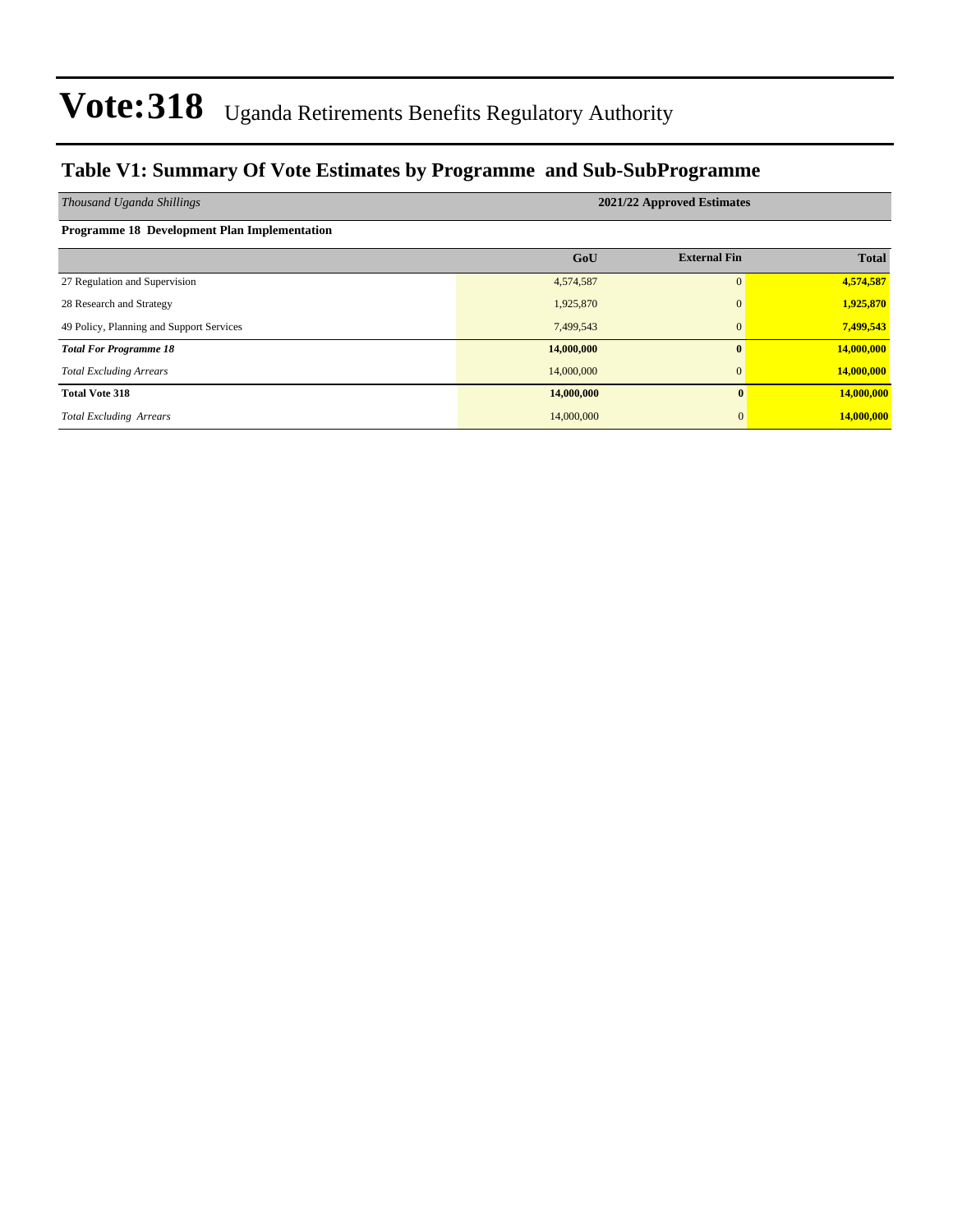### **Table V2: Summary Of Vote Estimates by Sub-SubProgramme,Department and Project**

| Thousand Uganda Shillings                                               |                  | 2020/21 Approved Budget |                  |              |              | 2021/22 Approved Estimates |              |
|-------------------------------------------------------------------------|------------------|-------------------------|------------------|--------------|--------------|----------------------------|--------------|
| Sub-SubProgramme 27 Regulation and Supervision                          |                  |                         |                  |              |              |                            |              |
| <b>Recurrent Budget Estimates</b>                                       | <b>Wage</b>      | <b>Non-Wage</b>         | <b>AIA</b>       | <b>Total</b> | <b>Wage</b>  | <b>Non-Wage</b>            | <b>Total</b> |
| 05 Legal Services                                                       | $\mathbf{0}$     | $\mathbf{0}$            | $\boldsymbol{0}$ | $\bf{0}$     | 457,095      | 250,164                    | 707,259      |
| 06 Board Affairs                                                        | $\mathbf{0}$     | $\mathbf{0}$            | $\mathbf{0}$     | 0            | $\mathbf{0}$ | 507,396                    | 507,396      |
| 08 Risk and Investment Analysis                                         | $\mathbf{0}$     | 0                       | $\boldsymbol{0}$ | 0            | 1,649,419    | 1,100,662                  | 2,750,081    |
| 09 Market Conduct                                                       | $\Omega$         | $\Omega$                | $\boldsymbol{0}$ | 0            | $\mathbf{0}$ | 167,000                    | 167,000      |
| 10 Prudential Supervision                                               | $\mathbf{0}$     | $\mathbf{0}$            | $\mathbf{0}$     | 0            | $\mathbf{0}$ | 442,850                    | 442,850      |
| <b>Total Recurrent Budget Estimates for Sub-</b><br><b>SubProgramme</b> | $\bf{0}$         | $\bf{0}$                | $\bf{0}$         | $\bf{0}$     | 2,106,514    | 2,468,072                  | 4,574,587    |
|                                                                         | GoU              | <b>External Fin</b>     | <b>AIA</b>       | <b>Total</b> | GoU          | <b>External Fin</b>        | <b>Total</b> |
| <b>Total For Sub-SubProgramme 27</b>                                    | $\bf{0}$         | $\bf{0}$                | $\bf{0}$         | $\bf{0}$     | 4,574,587    | $\bf{0}$                   | 4,574,587    |
| <b>Total Excluding Arrears</b>                                          | $\boldsymbol{0}$ | $\boldsymbol{0}$        | $\boldsymbol{0}$ | 0            | 4,574,587    | $\mathbf{0}$               | 4,574,587    |
| <b>Sub-SubProgramme 28 Research and Strategy</b>                        |                  |                         |                  |              |              |                            |              |
| <b>Recurrent Budget Estimates</b>                                       | <b>Wage</b>      | Non-Wage                | <b>AIA</b>       | <b>Total</b> | <b>Wage</b>  | Non-Wage                   | <b>Total</b> |
| 03 Planning                                                             | $\theta$         | $\Omega$                | $\theta$         | $\bf{0}$     | $\mathbf{0}$ | 150,000                    | 150,000      |
| 07 Research and Quality Assurance                                       | $\mathbf{0}$     | $\boldsymbol{0}$        | $\mathbf{0}$     | 0            | 580,409      | 1,195,461                  | 1,775,870    |
| <b>Total Recurrent Budget Estimates for Sub-</b><br><b>SubProgramme</b> | $\bf{0}$         | $\bf{0}$                | $\bf{0}$         | $\bf{0}$     | 580,409      | 1,345,461                  | 1,925,870    |
|                                                                         | GoU              | <b>External Fin</b>     | <b>AIA</b>       | <b>Total</b> | GoU          | <b>External Fin</b>        | <b>Total</b> |
| <b>Total For Sub-SubProgramme 28</b>                                    | $\bf{0}$         | $\bf{0}$                | $\bf{0}$         | $\bf{0}$     | 1,925,870    | $\bf{0}$                   | 1,925,870    |
| <b>Total Excluding Arrears</b>                                          | $\boldsymbol{0}$ | $\boldsymbol{0}$        | $\boldsymbol{0}$ | 0            | 1,925,870    | $\mathbf{0}$               | 1,925,870    |
| <b>Sub-SubProgramme 49 Policy, Planning and Support Services</b>        |                  |                         |                  |              |              |                            |              |
| <b>Recurrent Budget Estimates</b>                                       | <b>Wage</b>      | Non-Wage                | <b>AIA</b>       | <b>Total</b> | <b>Wage</b>  | Non-Wage                   | <b>Total</b> |
| 01 Executive Office                                                     | $\theta$         | $\mathbf{0}$            | $\overline{0}$   | $\bf{0}$     | 441,000      | 82,950                     | 523,950      |
| 02 Finance and Administration                                           | $\mathbf{0}$     | $\mathbf{0}$            | $\mathbf{0}$     | $\bf{0}$     | 2,431,716    | 4,369,202                  | 6,800,918    |
| 04 Internal Audit                                                       | $\mathbf{0}$     | $\mathbf{0}$            | $\mathbf{0}$     | 0            | 143,544      | 31,132                     | 174,675      |
| <b>Total Recurrent Budget Estimates for Sub-</b><br><b>SubProgramme</b> | $\bf{0}$         | $\bf{0}$                | $\bf{0}$         | $\bf{0}$     | 3,016,260    | 4,483,283                  | 7,499,543    |
|                                                                         | GoU              | <b>External Fin</b>     | <b>AIA</b>       | <b>Total</b> | GoU          | <b>External Fin</b>        | <b>Total</b> |
| <b>Total For Sub-SubProgramme 49</b>                                    | $\bf{0}$         | $\bf{0}$                | $\bf{0}$         | 0            | 7,499,543    | $\bf{0}$                   | 7,499,543    |
| <b>Total Excluding Arrears</b>                                          | $\boldsymbol{0}$ | $\boldsymbol{0}$        | $\boldsymbol{0}$ | 0            | 7,499,543    | $\mathbf{0}$               | 7,499,543    |
| <b>Total Vote 318</b>                                                   | $\bf{0}$         | $\bf{0}$                | $\bf{0}$         | $\bf{0}$     | 14,000,000   | $\bf{0}$                   | 14,000,000   |
| <b>Total Excluding Arrears</b>                                          | $\mathbf{0}$     | $\overline{0}$          | $\overline{0}$   | $\bf{0}$     | 14,000,000   | $\boldsymbol{0}$           | 14,000,000   |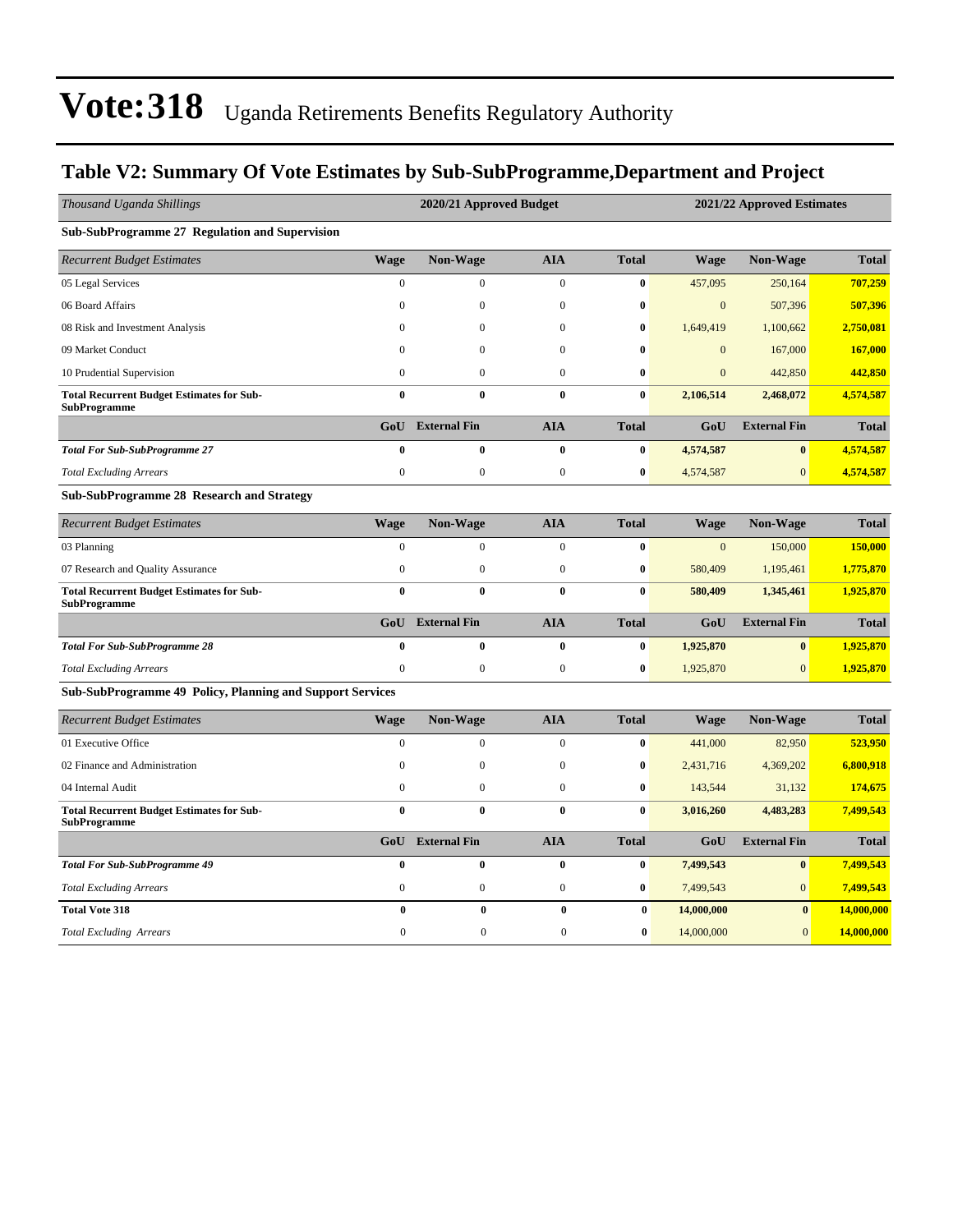### **Table V3: Summary Vote Estimates by Item**

| Thousand Uganda Shillings                                   |                  | 2020/21 Approved Budget |                  |              | 2021/22 Approved Estimates |                     |              |  |
|-------------------------------------------------------------|------------------|-------------------------|------------------|--------------|----------------------------|---------------------|--------------|--|
|                                                             | GoU              | <b>External Fin</b>     | AIA              | <b>Total</b> | GoU                        | <b>External Fin</b> | <b>Total</b> |  |
| <b>Employees, Goods and Services (Outputs Provided)</b>     | $\bf{0}$         | $\bf{0}$                | $\bf{0}$         | 0            | 14,000,000                 | $\bf{0}$            | 14,000,000   |  |
| 211102 Contract Staff Salaries                              | $\bf{0}$         | $\bf{0}$                | 0                | $\bf{0}$     | 5,703,183                  | $\bf{0}$            | 5,703,183    |  |
| 211103 Allowances (Inc. Casuals, Temporary)                 | $\bf{0}$         | $\bf{0}$                | $\bf{0}$         | 0            | 400,360                    | $\bf{0}$            | 400,360      |  |
| 212101 Social Security Contributions                        | 0                | $\bf{0}$                | $\bf{0}$         | 0            | 570,318                    | $\bf{0}$            | 570,318      |  |
| 212201 Social Security Contributions                        | $\bf{0}$         | 0                       | $\bf{0}$         | 0            | 282,189                    | $\bf{0}$            | 282,189      |  |
| 213001 Medical expenses (To employees)                      | $\bf{0}$         | $\bf{0}$                | $\bf{0}$         | $\bf{0}$     | 190,000                    | $\bf{0}$            | 190,000      |  |
| 213002 Incapacity, death benefits and funeral expenses      | $\bf{0}$         | 0                       | $\bf{0}$         | 0            | 30,000                     | $\bf{0}$            | 30,000       |  |
| 221001 Advertising and Public Relations                     | $\bf{0}$         | 0                       | $\bf{0}$         | 0            | 268,900                    | $\bf{0}$            | 268,900      |  |
| 221002 Workshops and Seminars                               | $\bf{0}$         | $\bf{0}$                | $\bf{0}$         | 0            | 858,000                    | $\bf{0}$            | 858,000      |  |
| 221003 Staff Training                                       | $\bf{0}$         | 0                       | $\bf{0}$         | 0            | 501,602                    | $\bf{0}$            | 501,602      |  |
| 221004 Recruitment Expenses                                 | $\bf{0}$         | $\bf{0}$                | $\bf{0}$         | $\bf{0}$     | 82,000                     | $\bf{0}$            | 82,000       |  |
| 221006 Commissions and related charges                      | $\bf{0}$         | 0                       | $\bf{0}$         | 0            | 435,834                    | $\bf{0}$            | 435,834      |  |
| 221007 Books, Periodicals & Newspapers                      | 0                | $\bf{0}$                | $\bf{0}$         | $\bf{0}$     | 21,160                     | $\bf{0}$            | 21,160       |  |
| 221008 Computer supplies and Information Technology<br>(TT) | 0                | $\bf{0}$                | $\bf{0}$         | 0            | 191,379                    | $\bf{0}$            | 191,379      |  |
| 221009 Welfare and Entertainment                            | $\bf{0}$         | $\bf{0}$                | 0                | $\bf{0}$     | 425,325                    | $\bf{0}$            | 425,325      |  |
| 221011 Printing, Stationery, Photocopying and Binding       | 0                | 0                       | $\bf{0}$         | 0            | 277,187                    | $\bf{0}$            | 277,187      |  |
| 221012 Small Office Equipment                               | 0                | 0                       | $\bf{0}$         | 0            | 2,723                      | $\bf{0}$            | 2,723        |  |
| 221014 Bank Charges and other Bank related costs            | $\bf{0}$         | $\bf{0}$                | 0                | 0            | 12,000                     | $\bf{0}$            | 12,000       |  |
| 221017 Subscriptions                                        | $\bf{0}$         | $\bf{0}$                | $\bf{0}$         | $\bf{0}$     | 37,355                     | $\bf{0}$            | 37,355       |  |
| 222001 Telecommunications                                   | $\bf{0}$         | $\bf{0}$                | $\bf{0}$         | $\bf{0}$     | 123,000                    | $\bf{0}$            | 123,000      |  |
| 222002 Postage and Courier                                  | 0                | 0                       | $\bf{0}$         | 0            | 2,610                      | $\bf{0}$            | 2,610        |  |
| 223003 Rent - (Produced Assets) to private entities         | 0                | 0                       | $\bf{0}$         | 0            | 1,132,644                  | $\bf{0}$            | 1,132,644    |  |
| 223004 Guard and Security services                          | 0                | $\bf{0}$                | $\bf{0}$         | 0            | 41,028                     | $\bf{0}$            | 41,028       |  |
| 223005 Electricity                                          | $\bf{0}$         | $\bf{0}$                | $\bf{0}$         | $\bf{0}$     | 42,000                     | $\bf{0}$            | 42,000       |  |
| 224004 Cleaning and Sanitation                              | $\bf{0}$         | $\bf{0}$                | $\bf{0}$         | $\bf{0}$     | 54,362                     | $\bf{0}$            | 54,362       |  |
| 225001 Consultancy Services- Short term                     | 0                | $\bf{0}$                | $\bf{0}$         | 0            | 1,755,449                  | $\bf{0}$            | 1,755,449    |  |
| 226001 Insurances                                           | 0                | 0                       | $\bf{0}$         | 0            | 79,300                     | $\bf{0}$            | 79,300       |  |
| 227001 Travel inland                                        | $\bf{0}$         | $\bf{0}$                | $\bf{0}$         | 0            | 37,850                     | $\bf{0}$            | 37,850       |  |
| 227002 Travel abroad                                        | 0                | $\bf{0}$                | $\bf{0}$         | 0            | 121,562                    | $\bf{0}$            | 121,562      |  |
| 227004 Fuel, Lubricants and Oils                            | 0                | $\bf{0}$                | 0                | $\bf{0}$     | 20,000                     | $\bf{0}$            | 20,000       |  |
| 228001 Maintenance - Civil                                  | 0                | 0                       | $\bf{0}$         | 0            | 48,000                     | $\bf{0}$            | 48,000       |  |
| 228002 Maintenance - Vehicles                               | 0                | 0                       | $\bf{0}$         | 0            | 111,274                    | $\bf{0}$            | 111,274      |  |
| 228003 Maintenance – Machinery, Equipment &<br>Furniture    | 0                | $\bf{0}$                | $\bf{0}$         | 0            | 42,750                     | $\bf{0}$            | 42,750       |  |
| 282101 Donations                                            | 0                | $\bf{0}$                | $\bf{0}$         | 0            | 98,656                     | $\bf{0}$            | 98,656       |  |
| <b>Grand Total Vote 318</b>                                 | $\bf{0}$         | $\bf{0}$                | $\bf{0}$         | 0            | 14,000,000                 | $\bf{0}$            | 14,000,000   |  |
| <b>Total Excluding Arrears</b>                              | $\boldsymbol{0}$ | $\boldsymbol{0}$        | $\boldsymbol{0}$ | $\bf{0}$     | 14,000,000                 | $\mathbf{0}$        | 14,000,000   |  |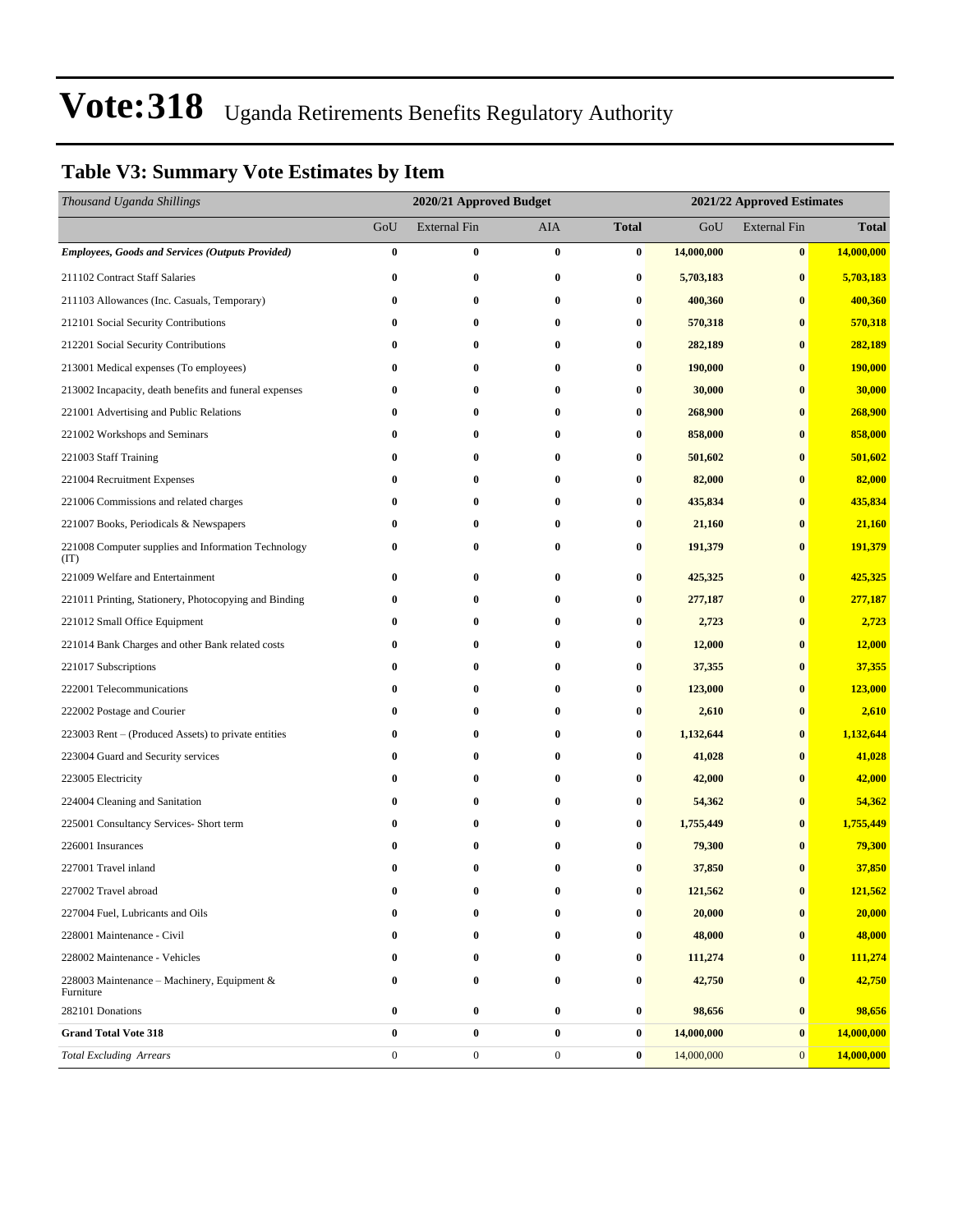#### **Table V4: Detailed Estimates by Sub-SubProgramme, Department,Project and Budget Output and Item**

#### *Sub-SubProgrammme 27 Regulation and Supervision*

*Recurrent Budget Estimates*

| <b>Department 05 Legal Services</b>                                            |                  |                         |              |              |                            |                            |              |  |
|--------------------------------------------------------------------------------|------------------|-------------------------|--------------|--------------|----------------------------|----------------------------|--------------|--|
| Thousand Uganda Shillings                                                      |                  | 2020/21 Approved Budget |              |              | 2021/22 Approved Estimates |                            |              |  |
| <b>Outputs Provided</b>                                                        | Wage             | Non Wage                | <b>AIA</b>   | <b>Total</b> | Wage                       | Non Wage                   | <b>Total</b> |  |
| <b>Budget Output 142705 Coordination of Legal and Policy Advisory Services</b> |                  |                         |              |              |                            |                            |              |  |
| 211102 Contract Staff Salaries                                                 | $\mathbf{0}$     | $\mathbf{0}$            | $\mathbf{0}$ | $\bf{0}$     | 457,095                    | $\mathbf{0}$               | 457,095      |  |
| 211103 Allowances (Inc. Casuals, Temporary)                                    | $\mathbf{0}$     | $\boldsymbol{0}$        | $\mathbf{0}$ | $\bf{0}$     | $\mathbf{0}$               | 33,600                     | 33,600       |  |
| 212101 Social Security Contributions                                           | $\boldsymbol{0}$ | $\boldsymbol{0}$        | $\mathbf{0}$ | 0            | $\mathbf{0}$               | 45,710                     | 45,710       |  |
| 212201 Social Security Contributions                                           | $\mathbf{0}$     | $\boldsymbol{0}$        | $\mathbf{0}$ | 0            | $\mathbf{0}$               | 22,855                     | 22,855       |  |
| 221002 Workshops and Seminars                                                  | $\mathbf{0}$     | $\mathbf{0}$            | $\mathbf{0}$ | 0            | $\mathbf{0}$               | 88,000                     | 88,000       |  |
| 221006 Commissions and related charges                                         | $\mathbf{0}$     | $\mathbf{0}$            | $\Omega$     | 0            | $\mathbf{0}$               | 50,000                     | 50,000       |  |
| 221007 Books, Periodicals & Newspapers                                         | $\mathbf{0}$     | $\boldsymbol{0}$        | $\mathbf{0}$ | 0            | $\boldsymbol{0}$           | 10,000                     | 10,000       |  |
| <b>Total Cost of Budget Output 05</b>                                          | 0                | 0                       | 0            | 0            | 457,095                    | 250,164                    | 707,259      |  |
| <b>Total Cost Of Outputs Provided</b>                                          | $\bf{0}$         | $\bf{0}$                | $\bf{0}$     | $\bf{0}$     | 457,095                    | 250,164                    | 707,259      |  |
| <b>Total Cost for Department 05</b>                                            | $\bf{0}$         | $\bf{0}$                | $\bf{0}$     | $\bf{0}$     | 457,095                    | 250,164                    | 707,259      |  |
| <b>Total Excluding Arrears</b>                                                 | $\mathbf{0}$     | $\boldsymbol{0}$        | $\mathbf{0}$ | $\bf{0}$     | 457,095                    | 250,164                    | 707,259      |  |
| <b>Department 06 Board Affairs</b>                                             |                  |                         |              |              |                            |                            |              |  |
| Thousand Uganda Shillings                                                      |                  | 2020/21 Approved Budget |              |              |                            | 2021/22 Approved Estimates |              |  |
| <b>Outputs Provided</b>                                                        | Wage             | Non Wage                | <b>AIA</b>   | <b>Total</b> | Wage                       | Non Wage                   | <b>Total</b> |  |

### *Budget Output 142704 Support Board Services*

| 221006 Commissions and related charges |  |   | $\mathbf{0}$ | $\mathbf{0}$          | 385,834 | 385,834 |
|----------------------------------------|--|---|--------------|-----------------------|---------|---------|
| 227002 Travel abroad                   |  |   | $\mathbf{0}$ | $\mathbf{0}$          | 121.562 | 121,562 |
| <b>Total Cost of Budget Output 04</b>  |  |   | 0            | $\boldsymbol{\theta}$ | 507.396 | 507,396 |
| <b>Total Cost Of Outputs Provided</b>  |  |   | $\mathbf{0}$ | $\bf{0}$              | 507.396 | 507.396 |
| <b>Total Cost for Department 06</b>    |  | 0 | $\mathbf{0}$ | $\bf{0}$              | 507.396 | 507,396 |
| <b>Total Excluding Arrears</b>         |  |   |              | $\overline{0}$        | 507.396 | 507,396 |

#### **Department 08 Risk and Investment Analysis**

| Thousand Uganda Shillings                                        | 2020/21 Approved Budget |              |          |              |              | 2021/22 Approved Estimates |              |  |
|------------------------------------------------------------------|-------------------------|--------------|----------|--------------|--------------|----------------------------|--------------|--|
| <b>Outputs Provided</b>                                          | Wage                    | Non Wage     | AIA      | <b>Total</b> | Wage         | Non Wage                   | <b>Total</b> |  |
| <b>Budget Output 142707 Strengthening Sector Risk Management</b> |                         |              |          |              |              |                            |              |  |
| 211102 Contract Staff Salaries                                   | $\Omega$                | $\Omega$     | $\Omega$ | $\mathbf{0}$ | 1.649.419    | $\vert 0 \vert$            | 1.649,419    |  |
| 211103 Allowances (Inc. Casuals, Temporary)                      | $\Omega$                | $\Omega$     | $\Omega$ | $\mathbf{0}$ | $\mathbf{0}$ | 112,800                    | 112,800      |  |
| 212101 Social Security Contributions                             | $\mathbf{0}$            | $\mathbf{0}$ | $\Omega$ | $\mathbf{0}$ | $\mathbf{0}$ | 164,942                    | 164,942      |  |
| 212201 Social Security Contributions                             | $\Omega$                | $\Omega$     | $\Omega$ | $\mathbf{0}$ | $\mathbf{0}$ | 82,471                     | 82,471       |  |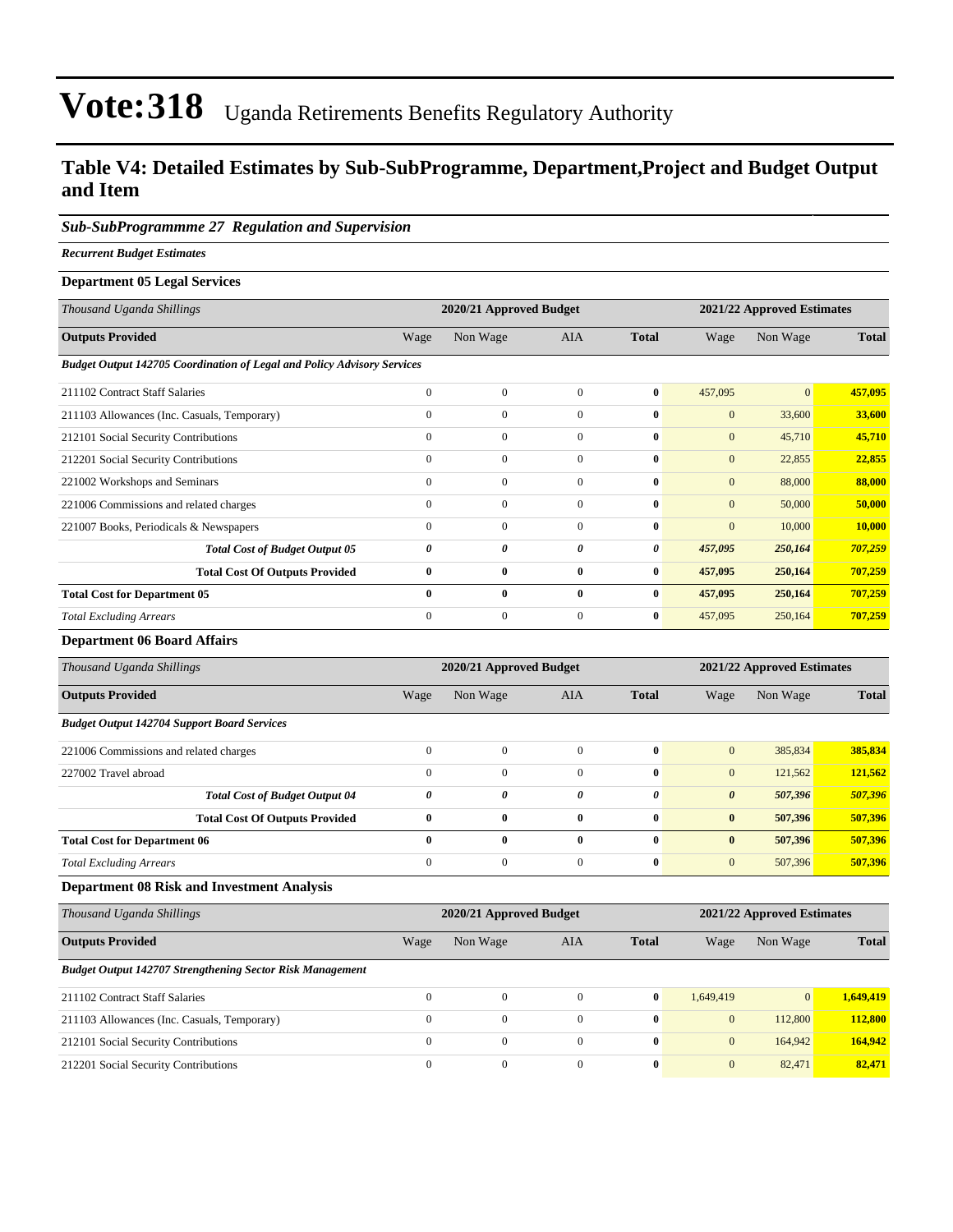| 225001 Consultancy Services- Short term                              | $\mathbf{0}$     | $\mathbf{0}$            | $\mathbf{0}$          | $\bf{0}$                   | $\mathbf{0}$          | 740,449                    | 740,449      |
|----------------------------------------------------------------------|------------------|-------------------------|-----------------------|----------------------------|-----------------------|----------------------------|--------------|
| <b>Total Cost of Budget Output 07</b>                                | $\pmb{\theta}$   | 0                       | 0                     | 0                          | 1,649,419             | 1,100,662                  | 2,750,081    |
| <b>Total Cost Of Outputs Provided</b>                                | $\pmb{0}$        | $\bf{0}$                | $\bf{0}$              | $\bf{0}$                   | 1,649,419             | 1,100,662                  | 2,750,081    |
| <b>Total Cost for Department 08</b>                                  | $\bf{0}$         | $\bf{0}$                | $\bf{0}$              | $\bf{0}$                   | 1,649,419             | 1,100,662                  | 2,750,081    |
| <b>Total Excluding Arrears</b>                                       | $\boldsymbol{0}$ | $\boldsymbol{0}$        | $\mathbf{0}$          | $\bf{0}$                   | 1,649,419             | 1,100,662                  | 2,750,081    |
| <b>Department 09 Market Conduct</b>                                  |                  |                         |                       |                            |                       |                            |              |
| Thousand Uganda Shillings                                            |                  | 2020/21 Approved Budget |                       |                            |                       | 2021/22 Approved Estimates |              |
| <b>Outputs Provided</b>                                              | Wage             | Non Wage                | AIA                   | <b>Total</b>               | Wage                  | Non Wage                   | <b>Total</b> |
| <b>Budget Output 142708 Strengthening Sector Compliance</b>          |                  |                         |                       |                            |                       |                            |              |
| 221001 Advertising and Public Relations                              | $\boldsymbol{0}$ | $\boldsymbol{0}$        | $\mathbf{0}$          | $\bf{0}$                   | $\mathbf{0}$          | 32,000                     | 32,000       |
| 221002 Workshops and Seminars                                        | $\boldsymbol{0}$ | $\boldsymbol{0}$        | $\mathbf{0}$          | $\bf{0}$                   | $\mathbf{0}$          | 135,000                    | 135,000      |
| <b>Total Cost of Budget Output 08</b>                                | 0                | 0                       | 0                     | $\pmb{\theta}$             | $\pmb{\theta}$        | 167,000                    | 167,000      |
| <b>Total Cost Of Outputs Provided</b>                                | $\bf{0}$         | $\bf{0}$                | $\bf{0}$              | $\bf{0}$                   | $\bf{0}$              | 167,000                    | 167,000      |
| <b>Total Cost for Department 09</b>                                  | $\bf{0}$         | $\bf{0}$                | $\bf{0}$              | $\bf{0}$                   | $\bf{0}$              | 167,000                    | 167,000      |
| <b>Total Excluding Arrears</b>                                       | $\boldsymbol{0}$ | $\boldsymbol{0}$        | $\mathbf{0}$          | $\bf{0}$                   | $\mathbf{0}$          | 167,000                    | 167,000      |
| <b>Department 10 Prudential Supervision</b>                          |                  |                         |                       |                            |                       |                            |              |
| Thousand Uganda Shillings                                            |                  | 2020/21 Approved Budget |                       | 2021/22 Approved Estimates |                       |                            |              |
| <b>Outputs Provided</b>                                              | Wage             | Non Wage                | <b>AIA</b>            | <b>Total</b>               | Wage                  | Non Wage                   | <b>Total</b> |
| <b>Budget Output 142709 Strengthening Monitoring and Supervision</b> |                  |                         |                       |                            |                       |                            |              |
| 221002 Workshops and Seminars                                        | $\boldsymbol{0}$ | $\boldsymbol{0}$        | $\mathbf{0}$          | $\bf{0}$                   | $\mathbf{0}$          | 405,000                    | 405,000      |
| 227001 Travel inland                                                 | $\boldsymbol{0}$ | $\boldsymbol{0}$        | $\mathbf{0}$          | $\pmb{0}$                  | $\boldsymbol{0}$      | 37,850                     | 37,850       |
| <b>Total Cost of Budget Output 09</b>                                | 0                | 0                       | 0                     | 0                          | $\boldsymbol{\theta}$ | 442,850                    | 442,850      |
| <b>Total Cost Of Outputs Provided</b>                                | $\bf{0}$         | $\bf{0}$                | $\bf{0}$              | $\bf{0}$                   | $\bf{0}$              | 442,850                    | 442,850      |
| <b>Total Cost for Department 10</b>                                  | $\bf{0}$         | $\bf{0}$                | $\bf{0}$              | $\bf{0}$                   | $\bf{0}$              | 442,850                    | 442,850      |
| <b>Total Excluding Arrears</b>                                       | $\boldsymbol{0}$ | $\boldsymbol{0}$        | $\mathbf{0}$          | $\bf{0}$                   | $\mathbf{0}$          | 442,850                    | 442,850      |
|                                                                      | GoU              | <b>External Fin</b>     | <b>AIA</b>            | <b>Total</b>               | GoU                   | <b>External Fin</b>        | <b>Total</b> |
| <b>Total Cost for Sub-SubProgramme 27</b>                            | $\bf{0}$         | $\bf{0}$                | $\bf{0}$              | $\bf{0}$                   | 4,574,587             | $\bf{0}$                   | 4,574,587    |
| <b>Total Excluding Arrears</b>                                       | $\boldsymbol{0}$ | $\boldsymbol{0}$        | $\boldsymbol{0}$      | $\bf{0}$                   | 4,574,587             | $\mathbf{0}$               | 4,574,587    |
| <b>Sub-SubProgrammme 28 Research and Strategy</b>                    |                  |                         |                       |                            |                       |                            |              |
| <b>Recurrent Budget Estimates</b>                                    |                  |                         |                       |                            |                       |                            |              |
| <b>Department 03 Planning</b>                                        |                  |                         |                       |                            |                       |                            |              |
| Thousand Uganda Shillings                                            |                  | 2020/21 Approved Budget |                       |                            |                       | 2021/22 Approved Estimates |              |
| <b>Outputs Provided</b>                                              | Wage             | Non Wage                | AIA                   | <b>Total</b>               | Wage                  | Non Wage                   | <b>Total</b> |
| Budget Output 142803 Coordination of Planning and Reporting          |                  |                         |                       |                            |                       |                            |              |
| 221002 Workshops and Seminars                                        | $\boldsymbol{0}$ | $\boldsymbol{0}$        | $\mathbf{0}$          | $\bf{0}$                   | $\mathbf{0}$          | 150,000                    | 150,000      |
| <b>Total Cost of Budget Output 03</b>                                | $\pmb{\theta}$   | $\pmb{\theta}$          | $\boldsymbol{\theta}$ | $\boldsymbol{\theta}$      | $\boldsymbol{\theta}$ | 150,000                    | 150,000      |
| <b>Total Cost Of Outputs Provided</b>                                | $\pmb{0}$        | $\bf{0}$                | $\boldsymbol{0}$      | $\pmb{0}$                  | $\pmb{0}$             | 150,000                    | 150,000      |
| <b>Total Cost for Department 03</b>                                  | $\pmb{0}$        | $\bf{0}$                | $\bf{0}$              | $\bf{0}$                   | $\bf{0}$              | 150,000                    | 150,000      |
| <b>Total Excluding Arrears</b>                                       | $\boldsymbol{0}$ | $\boldsymbol{0}$        | $\boldsymbol{0}$      | $\pmb{0}$                  | $\boldsymbol{0}$      | 150,000                    | 150,000      |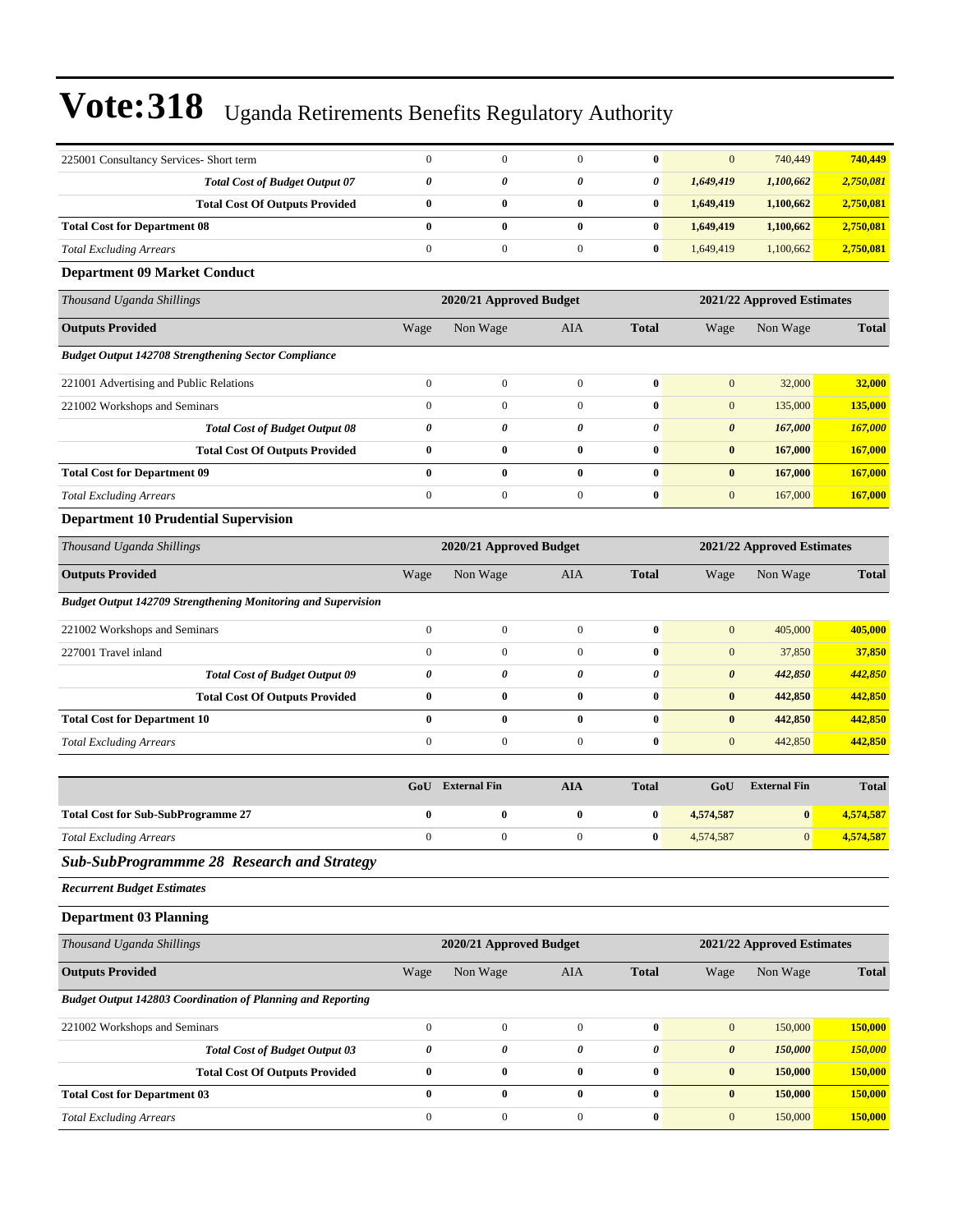#### **Department 07 Research and Quality Assurance**

| Thousand Uganda Shillings                                          |              | 2020/21 Approved Budget |              |              |              | 2021/22 Approved Estimates |              |  |
|--------------------------------------------------------------------|--------------|-------------------------|--------------|--------------|--------------|----------------------------|--------------|--|
| <b>Outputs Provided</b>                                            | Wage         | Non Wage                | <b>AIA</b>   | <b>Total</b> | Wage         | Non Wage                   | <b>Total</b> |  |
| <b>Budget Output 142802 Strengthening Total Quality Management</b> |              |                         |              |              |              |                            |              |  |
| 211102 Contract Staff Salaries                                     | $\mathbf{0}$ | $\Omega$                | $\Omega$     | $\bf{0}$     | 580,409      | $\overline{0}$             | 580,409      |  |
| 211103 Allowances (Inc. Casuals, Temporary)                        | $\mathbf{0}$ | $\Omega$                | $\Omega$     | $\mathbf{0}$ | $\mathbf{0}$ | 38,400                     | 38,400       |  |
| 212101 Social Security Contributions                               | $\mathbf{0}$ | $\Omega$                | $\Omega$     | $\bf{0}$     | $\mathbf{0}$ | 58,041                     | 58,041       |  |
| 212201 Social Security Contributions                               | $\mathbf{0}$ | $\mathbf{0}$            | $\mathbf{0}$ | $\bf{0}$     | $\mathbf{0}$ | 29,020                     | 29,020       |  |
| 221011 Printing, Stationery, Photocopying and Binding              | $\mathbf{0}$ | $\mathbf{0}$            | $\Omega$     | $\bf{0}$     | $\mathbf{0}$ | 60,000                     | 60,000       |  |
| 221017 Subscriptions                                               | $\mathbf{0}$ | $\mathbf{0}$            | $\mathbf{0}$ | $\bf{0}$     | $\mathbf{0}$ | 10,000                     | 10,000       |  |
| 225001 Consultancy Services- Short term                            | $\mathbf{0}$ | $\mathbf{0}$            | $\Omega$     | $\bf{0}$     | $\mathbf{0}$ | 1,000,000                  | 1,000,000    |  |
| <b>Total Cost of Budget Output 02</b>                              | 0            | 0                       | 0            | 0            | 580,409      | 1,195,461                  | 1,775,870    |  |
| <b>Total Cost Of Outputs Provided</b>                              | $\bf{0}$     | $\bf{0}$                | $\bf{0}$     | $\bf{0}$     | 580,409      | 1,195,461                  | 1,775,870    |  |
| <b>Total Cost for Department 07</b>                                | $\bf{0}$     | $\mathbf{0}$            | $\bf{0}$     | $\bf{0}$     | 580,409      | 1,195,461                  | 1,775,870    |  |
| <b>Total Excluding Arrears</b>                                     | $\mathbf{0}$ | $\mathbf{0}$            | $\mathbf{0}$ | $\bf{0}$     | 580,409      | 1,195,461                  | 1,775,870    |  |

|                                           | GoU | <b>External Fin</b> | AIA | <b>Total</b> | GoU       | <b>External Fin</b> | <b>Total</b> |
|-------------------------------------------|-----|---------------------|-----|--------------|-----------|---------------------|--------------|
| <b>Total Cost for Sub-SubProgramme 28</b> |     |                     |     |              | 1,925,870 | 0                   | 1,925,870    |
| <b>Total Excluding Arrears</b>            |     |                     |     |              | 1.925,870 |                     | 1,925,870    |

#### *Sub-SubProgrammme 49 Policy, Planning and Support Services*

*Recurrent Budget Estimates*

#### **Department 01 Executive Office**

| Thousand Uganda Shillings                                          |              | 2020/21 Approved Budget |              |                       | 2021/22 Approved Estimates |                 |              |  |
|--------------------------------------------------------------------|--------------|-------------------------|--------------|-----------------------|----------------------------|-----------------|--------------|--|
| <b>Outputs Provided</b>                                            | Wage         | Non Wage                | <b>AIA</b>   | <b>Total</b>          | Wage                       | Non Wage        | <b>Total</b> |  |
| <b>Budget Output 144926 Strategy Implementation and Monitoring</b> |              |                         |              |                       |                            |                 |              |  |
| 211102 Contract Staff Salaries                                     | $\mathbf{0}$ | $\Omega$                | $\Omega$     | $\bf{0}$              | 441,000                    | $\vert 0 \vert$ | 441,000      |  |
| 211103 Allowances (Inc. Casuals, Temporary)                        | $\mathbf{0}$ | $\Omega$                | $\Omega$     | $\mathbf{0}$          | $\mathbf{0}$               | 16,800          | 16,800       |  |
| 212101 Social Security Contributions                               | $\mathbf{0}$ | $\mathbf{0}$            | $\mathbf{0}$ | $\mathbf{0}$          | $\mathbf{0}$               | 44,100          | 44,100       |  |
| 212201 Social Security Contributions                               | $\mathbf{0}$ | $\mathbf{0}$            | $\mathbf{0}$ | $\bf{0}$              | $\mathbf{0}$               | 22,050          | 22,050       |  |
| <b>Total Cost of Budget Output 26</b>                              | 0            | 0                       | 0            | $\boldsymbol{\theta}$ | 441,000                    | 82,950          | 523,950      |  |
| <b>Total Cost Of Outputs Provided</b>                              | $\bf{0}$     | $\bf{0}$                | $\bf{0}$     | $\bf{0}$              | 441,000                    | 82,950          | 523,950      |  |
| <b>Total Cost for Department 01</b>                                | $\bf{0}$     | $\mathbf{0}$            | $\mathbf{0}$ | $\bf{0}$              | 441,000                    | 82,950          | 523,950      |  |
| <b>Total Excluding Arrears</b>                                     | $\mathbf{0}$ | $\mathbf{0}$            | $\mathbf{0}$ | $\bf{0}$              | 441,000                    | 82,950          | 523,950      |  |

#### **Department 02 Finance and Administration**

| Thousand Uganda Shillings                                                       | 2020/21 Approved Budget<br>2021/22 Approved Estimates |              |                |              |                |                |              |
|---------------------------------------------------------------------------------|-------------------------------------------------------|--------------|----------------|--------------|----------------|----------------|--------------|
| <b>Outputs Provided</b>                                                         | Wage                                                  | Non Wage     | AIA            | <b>Total</b> | Wage           | Non Wage       | <b>Total</b> |
| <b>Budget Output 144906 Coordination of Procurement and Disposal Management</b> |                                                       |              |                |              |                |                |              |
| 211102 Contract Staff Salaries                                                  | $\mathbf{0}$                                          | $\Omega$     | $\overline{0}$ | $\bf{0}$     | 232,177        | $\overline{0}$ | 232,177      |
| 211103 Allowances (Inc. Casuals, Temporary)                                     | $\Omega$                                              | $\Omega$     | $\mathbf{0}$   | $\bf{0}$     | $\mathbf{0}$   | 27,160         | 27,160       |
| 212101 Social Security Contributions                                            | $\Omega$                                              | $\Omega$     | $\mathbf{0}$   | $\mathbf{0}$ | $\overline{0}$ | 23,218         | 23.218       |
| 212201 Social Security Contributions                                            | $\Omega$                                              | $\mathbf{0}$ | $\mathbf{0}$   | $\mathbf{0}$ | $\overline{0}$ | 11.609         | 11,609       |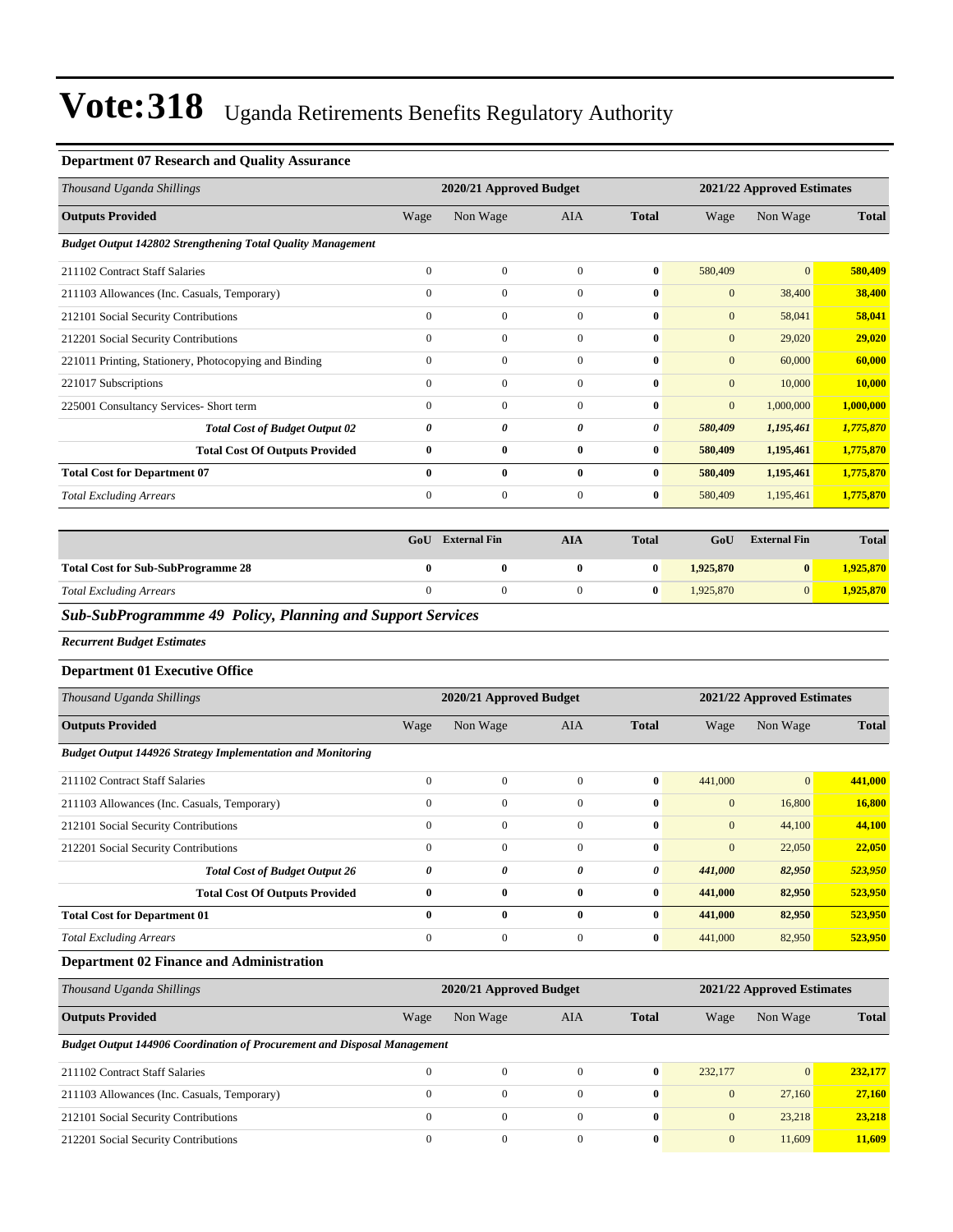| 221001 Advertising and Public Relations                         | $\boldsymbol{0}$ | $\boldsymbol{0}$ | $\mathbf{0}$     | $\bf{0}$  | $\mathbf{0}$     | 15,000         | 15,000    |
|-----------------------------------------------------------------|------------------|------------------|------------------|-----------|------------------|----------------|-----------|
| <b>Total Cost of Budget Output 06</b>                           | 0                | 0                | 0                | 0         | 232,177          | 76,987         | 309,163   |
| <b>Budget Output 144907 Accounting and Financial Management</b> |                  |                  |                  |           |                  |                |           |
| 211102 Contract Staff Salaries                                  | $\boldsymbol{0}$ | $\boldsymbol{0}$ | $\boldsymbol{0}$ | $\bf{0}$  | 344,353          | $\mathbf{0}$   | 344,353   |
| 211103 Allowances (Inc. Casuals, Temporary)                     | $\overline{0}$   | $\boldsymbol{0}$ | $\boldsymbol{0}$ | $\bf{0}$  | $\mathbf{0}$     | 30,000         | 30,000    |
| 212101 Social Security Contributions                            | $\boldsymbol{0}$ | $\boldsymbol{0}$ | $\boldsymbol{0}$ | $\bf{0}$  | $\mathbf{0}$     | 34,435         | 34,435    |
| 212201 Social Security Contributions                            | $\boldsymbol{0}$ | $\boldsymbol{0}$ | $\boldsymbol{0}$ | $\bf{0}$  | $\mathbf{0}$     | 17,218         | 17,218    |
| 221002 Workshops and Seminars                                   | $\mathbf{0}$     | $\boldsymbol{0}$ | $\boldsymbol{0}$ | $\bf{0}$  | $\mathbf{0}$     | 45,000         | 45,000    |
| 221014 Bank Charges and other Bank related costs                | $\mathbf{0}$     | $\boldsymbol{0}$ | $\boldsymbol{0}$ | $\bf{0}$  | $\mathbf{0}$     | 12,000         | 12,000    |
| 225001 Consultancy Services- Short term                         | $\overline{0}$   | $\boldsymbol{0}$ | $\boldsymbol{0}$ | $\bf{0}$  | $\mathbf{0}$     | 15,000         | 15,000    |
| <b>Total Cost of Budget Output 07</b>                           | $\pmb{\theta}$   | 0                | 0                | 0         | 344,353          | 153,653        | 498,006   |
| <b>Budget Output 144913 Management of ICT Services</b>          |                  |                  |                  |           |                  |                |           |
|                                                                 |                  |                  |                  |           |                  |                |           |
| 211102 Contract Staff Salaries                                  | $\boldsymbol{0}$ | $\boldsymbol{0}$ | $\boldsymbol{0}$ | $\bf{0}$  | 232,177          | $\overline{0}$ | 232,177   |
| 211103 Allowances (Inc. Casuals, Temporary)                     | $\mathbf{0}$     | $\overline{0}$   | $\boldsymbol{0}$ | $\bf{0}$  | $\mathbf{0}$     | 16,800         | 16,800    |
| 212101 Social Security Contributions                            | $\boldsymbol{0}$ | $\boldsymbol{0}$ | $\boldsymbol{0}$ | $\bf{0}$  | $\mathbf{0}$     | 23,218         | 23,218    |
| 212201 Social Security Contributions                            | $\mathbf{0}$     | $\boldsymbol{0}$ | $\boldsymbol{0}$ | $\bf{0}$  | $\mathbf{0}$     | 11,609         | 11,609    |
| 221008 Computer supplies and Information Technology (IT)        | $\boldsymbol{0}$ | $\boldsymbol{0}$ | $\boldsymbol{0}$ | $\bf{0}$  | $\mathbf{0}$     | 191,379        | 191,379   |
| 222001 Telecommunications                                       | $\overline{0}$   | $\boldsymbol{0}$ | $\boldsymbol{0}$ | $\bf{0}$  | $\mathbf{0}$     | 123,000        | 123,000   |
| 228003 Maintenance - Machinery, Equipment & Furniture           | $\boldsymbol{0}$ | $\mathbf{0}$     | $\overline{0}$   | $\bf{0}$  | $\mathbf{0}$     | 38,000         | 38,000    |
| <b>Total Cost of Budget Output 13</b>                           | 0                | 0                | 0                | 0         | 232,177          | 404,005        | 636,182   |
| <b>Budget Output 144919 Human Resources Management</b>          |                  |                  |                  |           |                  |                |           |
| 211102 Contract Staff Salaries                                  | $\mathbf{0}$     | $\boldsymbol{0}$ | $\boldsymbol{0}$ | $\bf{0}$  | 1,052,679        | $\mathbf{0}$   | 1,052,679 |
| 211103 Allowances (Inc. Casuals, Temporary)                     | $\boldsymbol{0}$ | $\boldsymbol{0}$ | $\boldsymbol{0}$ | $\bf{0}$  | $\mathbf{0}$     | 84,000         | 84,000    |
| 212101 Social Security Contributions                            | $\boldsymbol{0}$ | $\boldsymbol{0}$ | $\boldsymbol{0}$ | $\bf{0}$  | $\mathbf{0}$     | 105,268        | 105,268   |
| 212201 Social Security Contributions                            | $\mathbf{0}$     | $\overline{0}$   | $\boldsymbol{0}$ | $\bf{0}$  | $\mathbf{0}$     | 52,634         | 52,634    |
| 213001 Medical expenses (To employees)                          | $\mathbf{0}$     | $\boldsymbol{0}$ | $\boldsymbol{0}$ | $\bf{0}$  | $\mathbf{0}$     | 190,000        | 190,000   |
| 213002 Incapacity, death benefits and funeral expenses          | $\mathbf{0}$     | $\boldsymbol{0}$ | $\boldsymbol{0}$ | $\bf{0}$  | $\mathbf{0}$     | 30,000         | 30,000    |
| 221003 Staff Training                                           | $\mathbf{0}$     | $\mathbf{0}$     | $\boldsymbol{0}$ | $\bf{0}$  | $\mathbf{0}$     | 501,602        | 501,602   |
| 221004 Recruitment Expenses                                     | $\boldsymbol{0}$ | $\boldsymbol{0}$ | $\boldsymbol{0}$ | $\bf{0}$  | $\mathbf{0}$     | 82,000         | 82,000    |
| 221007 Books, Periodicals & Newspapers                          | $\boldsymbol{0}$ | $\boldsymbol{0}$ | $\mathbf{0}$     | $\bf{0}$  | $\mathbf{0}$     | 11,160         | 11,160    |
| 221009 Welfare and Entertainment                                | 0                | $\boldsymbol{0}$ | $\boldsymbol{0}$ | $\pmb{0}$ | $\mathbf{0}$     | 425,325        | 425,325   |
| 221011 Printing, Stationery, Photocopying and Binding           | $\mathbf{0}$     | $\overline{0}$   | $\boldsymbol{0}$ | $\bf{0}$  | $\mathbf{0}$     | 164,187        | 164,187   |
| 221012 Small Office Equipment                                   | $\boldsymbol{0}$ | $\boldsymbol{0}$ | $\boldsymbol{0}$ | $\bf{0}$  | $\mathbf{0}$     | 2,723          | 2,723     |
| 221017 Subscriptions                                            | $\overline{0}$   | $\boldsymbol{0}$ | $\boldsymbol{0}$ | $\bf{0}$  | $\mathbf{0}$     | 27,355         | 27,355    |
| 222002 Postage and Courier                                      | $\mathbf{0}$     | $\boldsymbol{0}$ | $\boldsymbol{0}$ | $\bf{0}$  | $\mathbf{0}$     | 2,610          | 2,610     |
| 223003 Rent – (Produced Assets) to private entities             | $\mathbf{0}$     | $\boldsymbol{0}$ | $\overline{0}$   | $\bf{0}$  | $\mathbf{0}$     | 1,132,644      | 1,132,644 |
| 223004 Guard and Security services                              | $\mathbf{0}$     | $\boldsymbol{0}$ | $\boldsymbol{0}$ | $\bf{0}$  | $\boldsymbol{0}$ | 41,028         | 41,028    |
| 223005 Electricity                                              | $\mathbf{0}$     | $\boldsymbol{0}$ | $\boldsymbol{0}$ | $\bf{0}$  | $\mathbf{0}$     | 42,000         | 42,000    |
| 224004 Cleaning and Sanitation                                  | $\mathbf{0}$     | $\boldsymbol{0}$ | $\boldsymbol{0}$ | $\bf{0}$  | $\mathbf{0}$     | 54,362         | 54,362    |
| 226001 Insurances                                               | $\mathbf{0}$     | $\boldsymbol{0}$ | $\boldsymbol{0}$ | $\bf{0}$  | $\mathbf{0}$     | 79,300         | 79,300    |
| 227004 Fuel, Lubricants and Oils                                | $\boldsymbol{0}$ | $\boldsymbol{0}$ | $\overline{0}$   | $\bf{0}$  | $\mathbf{0}$     | 20,000         | 20,000    |
| 228001 Maintenance - Civil                                      | $\mathbf{0}$     | $\boldsymbol{0}$ | $\boldsymbol{0}$ | $\bf{0}$  | $\boldsymbol{0}$ | 48,000         | 48,000    |
| 228002 Maintenance - Vehicles                                   | $\mathbf{0}$     | $\boldsymbol{0}$ | $\boldsymbol{0}$ | $\bf{0}$  | $\mathbf{0}$     | 111,274        | 111,274   |
| 228003 Maintenance - Machinery, Equipment & Furniture           | $\boldsymbol{0}$ | $\boldsymbol{0}$ | $\boldsymbol{0}$ | $\bf{0}$  | $\boldsymbol{0}$ | 4,750          | 4,750     |